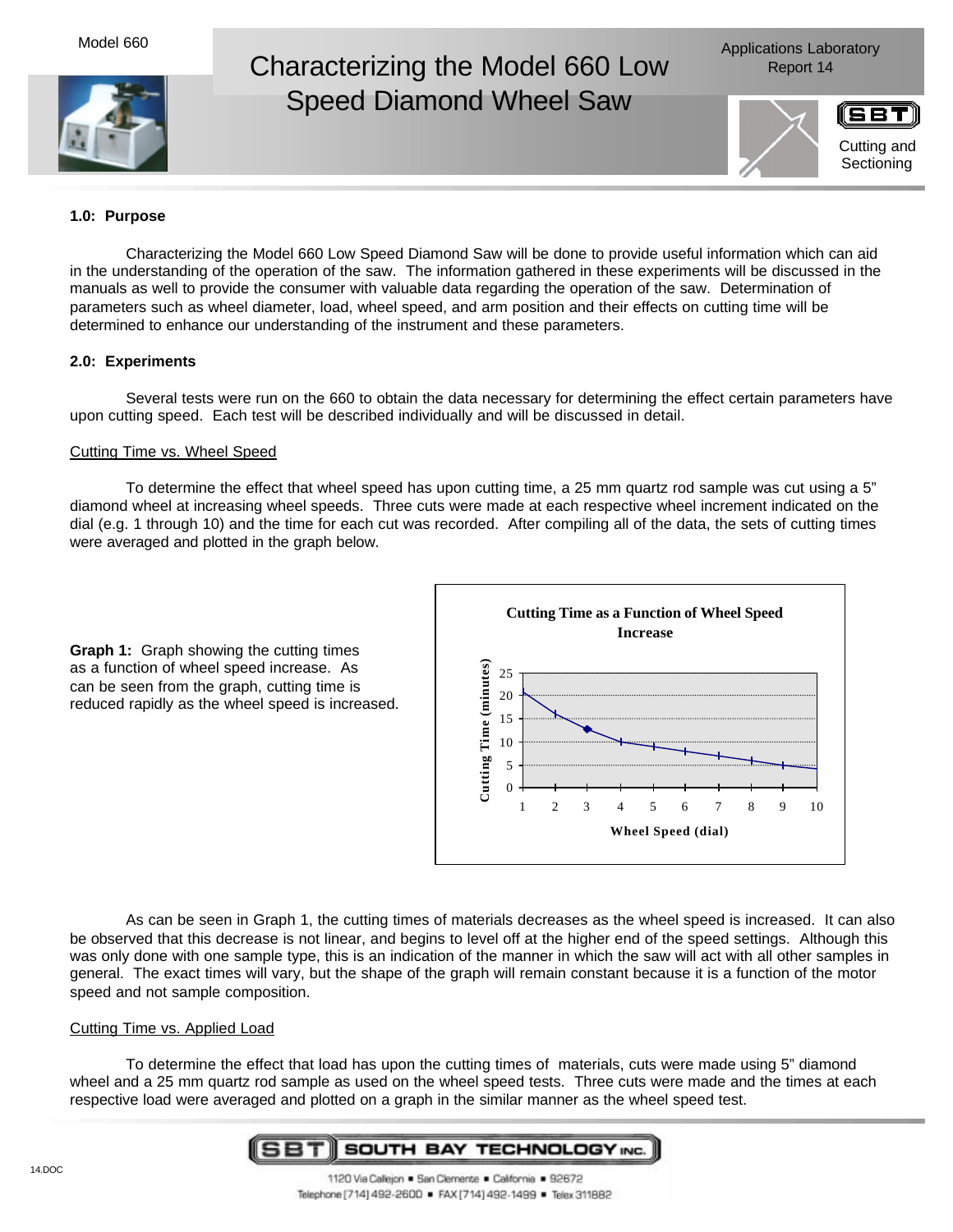



As indicated by Graph 2, load has direct relationship to the cutting times. The greater the amount of load applied to the specimen, the faster the cutting time will be of any particular sample type. However, caution must be used when cutting materials that are very soft and ductile (e.g. copper) because an overload on the sample may cause the diamond wheel to clog or become loaded with copper particles, which will decrease the cutting time. Frequent dressing of the diamond cutting wheel using a SiC dressing stick is necessary to minimize this effect.

#### Cutting Time vs. Arm Position

This test was done to determine if any relationship between cutting time and arm position with respect to the diamond cutting wheel. There are four different positions which can be adjusted on the 660 to change the location of the specimen on the cutting wheel and are designed to optimize the location for various diameter cutting wheels. By changing these positions and keeping the speed of the wheel constant, one can determine if there is a relationship existing between cutting time and arm position. Three cuts were made at each arm position and then averaged and plotted on the graph. This was done for three different wheel diameters, all of the same type and composition (e.g. medium diamond particle size, high concentration). The arm positions used were as follows:

- Position 1: Fully extended away from the micrometer shaft
- Position 2: One retraction of the arm from position 1.
- Position 3: Two retractions of the arm from position 1.
- Position 4: Fully retracted to the base of the arm assembly.



**Graph 3:** Graph showing cutting time as a function of arm position for varying diameter cutting wheels. No significant relationship exists between these two parameters.

5BT|| SOUTH BAY TECHNOLOGY INC.